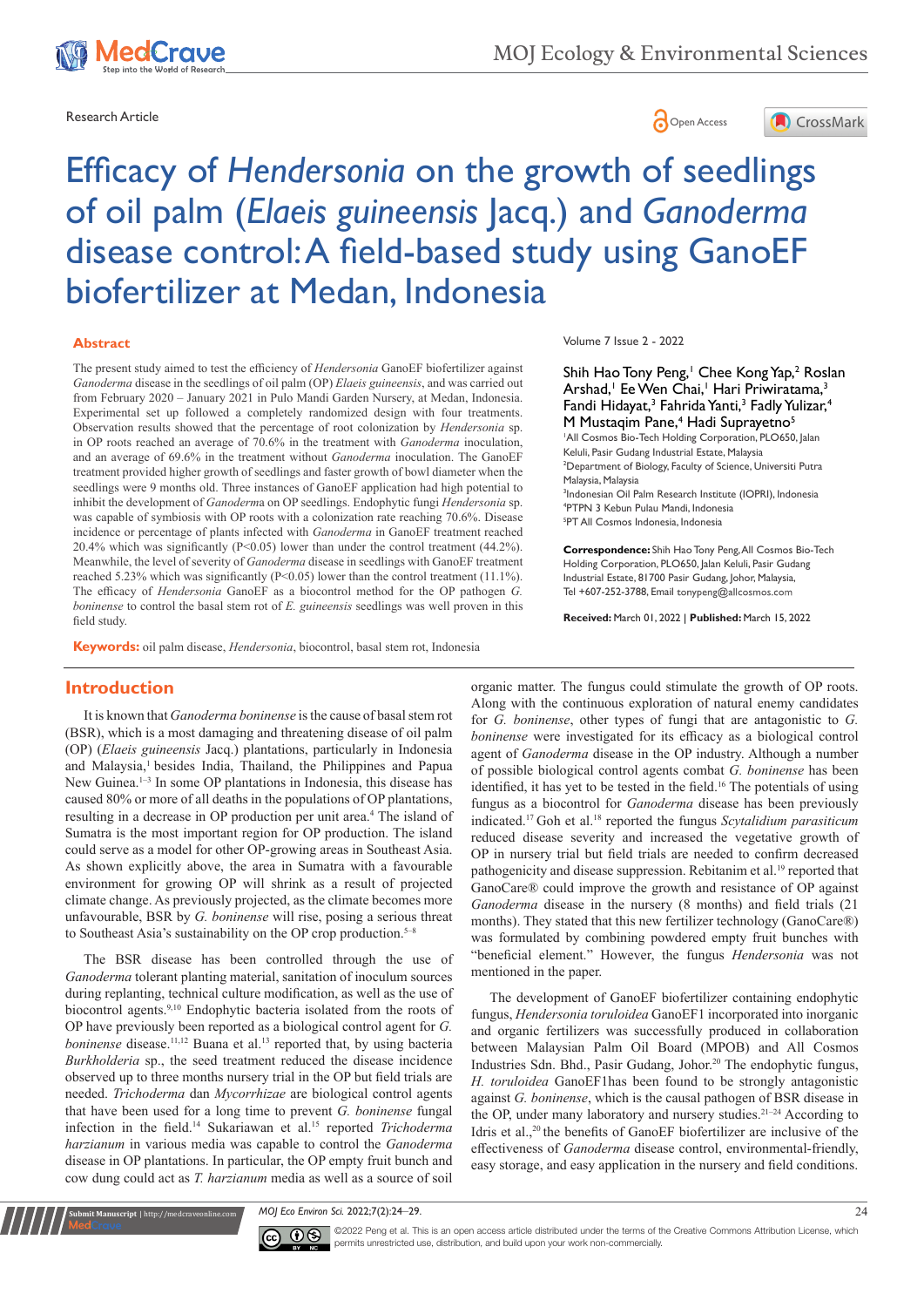Ramli et al.22 previously investigated the *in vitro* and *in vivo* antagonistic potential of *Hendersonia* sp. isolate GanoEF1 against *G. boninense*. In both bioassays, Ramli et al.<sup>22</sup> found that *Hendersonia* sp. isolate GanoEF1 provided the best results in suppressing *G. boninense*. In an *in vitro* assay, this fungus outgrew the pathogens, and in a nursery trial, it reduced the incidence of *Ganoderma* disease. Although the use of *Hendersonia* sp. isolate GanoEF1 as a biological control agent against *Ganoderma* disease yielded promising results, more research is needed in the near future to prove its efficacy in the field.<sup>16</sup> Recently, Tony Peng et al.<sup>25</sup> tested positively the use of *Hendersonia* GanoEF biofertilizer was proven successfully colonized in both primary and feeder roots of OP at PASFA's Bukit Kerisek (Pahang, Peninsular Malaysia). Tony Peng et al.26 also observed that the GanoEF biofertilizer was more successfully colonised in both primary and feeder roots of OP after a three-time application. However, there have been limited field-based studies in Indonesia using *Hendersonia* GanoEF biofertilizer in the OP plantations.

*Hendersonia* sp. has been mass-produced in solid formulation under the trademark GanoEF. The efficacy of GanoEF product needs to be tested in the field against *G. boninense* isolates from Indonesia. Therefore, PT. All Cosmos Indonesia as the product formulator is collaborating with Indonesian Oil Palm Research Institute (IOPRI) to conduct field-based study in OP seedlings (1 year old) to assess the efficacy of the product on the severity of *Ganoderma* disease in the OP nursery. The objective of this study was to test the efficacy of *Hendersonia* GanoEF biofertilizer against *Ganoderma* disease in the seedlings of OP (*E. guineensis*) at Medan, Indonesia.

# **Materials and methods**

### **Study location**

GanoEF efficacy on OP seedlings was carried out in February 2020 to January 2021 at the Pulau Mandi OP nursery estate (02° 51'57"N; 99° 30'03"E), PT. Nusantara Plantation III, Medan, Indonesia (Figure 1). This test was carried out using IOPRI planting material for the OP varieties of D x P Simalungun.



**Figure 1** Field trial plot in Pulau Mandi oil palm nursery (star), PT. Nusantara Plantation III, in the present study.

#### **Production of** *Ganoderma* **inoculum sources**

Pure *Ganoderma* isolates were grown on rubberwood substrates with size 6x6x6cm<sup>3</sup>. Rubberwood was washed with sterile water and each was placed in a heat-resistant polypropylene plastic (1 kg capacity) set together with a peralon neck and cotton cap. Each substrate was sterilized with an autoclave at 138 Psi at 121°C for 60 minutes. After cooling, rubberwood was inoculated with seven days old *G. boninense* isolate. The substrate was then incubated in the laboratory at room temperature for 1.5 months. Substrates were used for pathogenicity assays.

#### **Growing media**

The planting medium used is a mixture of soil and sand with a ratio of 1:1. Before being put into polybags, soil and sand were sieved beforehand to prevent the entry of remnants of roots that can be used as a source of *Ganoderma* inoculum.

#### **GanoEF treatments**

The present experimental design followed a completely randomized design consisting of four treatments (Table 1). The experiments were conducted in the open field with a sprinkler irrigation system. Between February 2020 to January 2021 at the Pulau Mandi, the monthly average temperatures ranged from 24°C to 32°C. The monthly average rainfalls were between 200mm to 450mm (annual rainfall between 1800mm and 2200mm). Each treatment was repeated 10 times where each replication consisted of 20 polybags of OP. Application GanoEF was carried out three times, namely: 50 g/ planting hole at the age of 3 seedlings months or when transplanting from pre-nursery to main nursery (at the same time) with inoculation of *G. boninense*, 50g/polybag at 6 months of age, and 50 g/polybag when the seedlings were nine months old.

**Table 1** Four treatments from the present experimental design

| <b>Treatment</b> | <b>Description</b>                                                                  |
|------------------|-------------------------------------------------------------------------------------|
|                  | GanoEF standard application (50g/polybag) with G.<br>boninense inoculation,         |
| 7                | GanoEF standard application (50g/polybag) without G.<br>boninense inoculation,      |
| 3                | without GanoEF application but with G. boninense<br>inoculation (positive control)  |
| 4                | without GanoEF application or the inoculation of G.<br>boninense (negative control) |

# **Plant vegetative observation**

The vegetative parameters measured were plant heights, bulb diameters and the number of leaves. Plant height was calculated from the base of the stem to the highest leaf of the plant. The bulb diameter was measured at the base of the hump by using a calliper. Measurement diameter is done in two directions (North-South and East-West) and then they were averaged. The number of leaf blades counted was the leaf that had opened perfectly. The measurements of the three vegetative parameters were carried out monthly.

#### **Observation of disease incidence and disease severity**

Observations of disease incidence (DI) and disease severity (DS) were made every month until the seedlings were twelve months old (three months at pre-nursery; nine months at main nursery period) includes the visual development of the incidence of *Ganoderma* disease and disease severity by observing BSR damage at the end of the experiment (Figure 2).

The DI of *Ganoderma* is calculated by the formula<sup>27</sup> as in equation (1):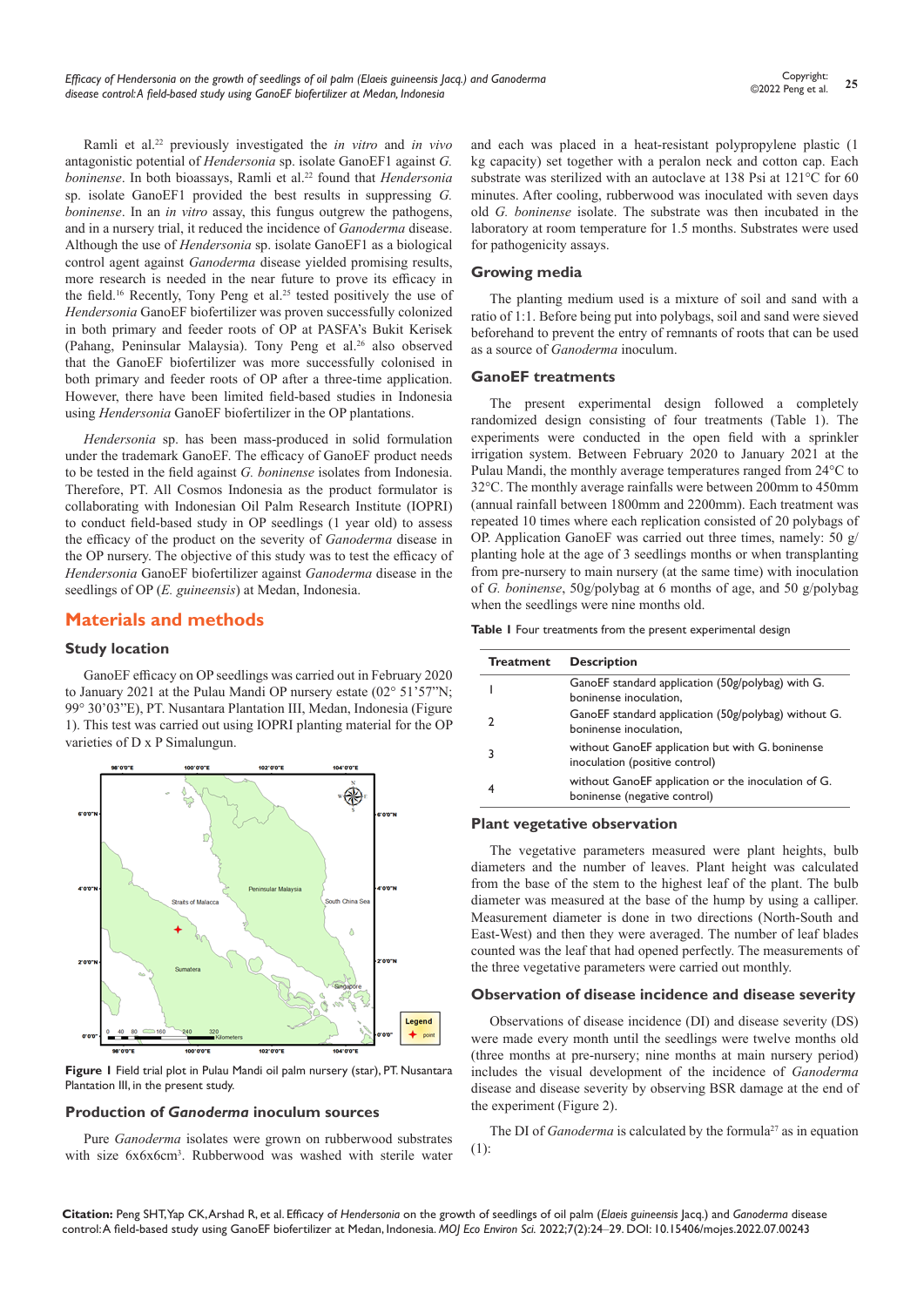*Efficacy of Hendersonia on the growth of seedlings of oil palm (Elaeis guineensis Jacq.) and Ganoderma disease control: A field-based study using GanoEF biofertilizer at Medan, Indonesia*

$$
DI = (a/a + b) \times 100\% \tag{1}
$$

Where

DI=disease incidence

a=number of infected plants



**Figure 2** Symptoms of *Ganoderma* disease visually: (A) on stems and leaves above ground level; (B) internal symptoms in the presence of decay at the base of the split stem.

After the tested OP seedlings were twelve months old, the BSRs were dismantled to observe the symptoms of internal diseases with a system scoring as given in Table 2.

**Table 2** Scoring of oil palm seedlings infected with *Ganoderma* seen from the roots and dismantling plant stems

| <b>Score</b> | <b>Description</b>                                                                                                                                    |
|--------------|-------------------------------------------------------------------------------------------------------------------------------------------------------|
| $\Omega$     | There are no necrotic symptoms on the roots and the<br>base of the stem (healthy plant).                                                              |
|              | There is necrotic at the root but not at the base stem                                                                                                |
| 2            | There is necrotic on the roots, started to occur<br>necrotic on the stem base $\leq 5\%$                                                              |
| 3            | There is necrotic on the roots, necrotic on the stem<br>base 5% - 25%                                                                                 |
|              | There is necrotic on the roots, necrotic on the stem<br>base > 25%, Ganoderma fruiting bodies appear on stem<br>base, necrotic to death (plant death) |

The DS index was calculated by using the formula<sup>27</sup> as in equation (2):

DS index  $(\frac{\%}{\pi}) = (\sum n x V) / N x V x 100\%$  (2)

Where

DS=Disease severity

n=Number of samples on certain criteria observed

v=Score value in the observed sample

N=The number of all observed samples

V=The highest score in the method which is four.

#### **Data analysis**

The data obtained were analyzed by analysis of variance using Genstat 12 program, the treatment that had a significant effect was further tested with the Duncan Multiple Range Test (DMRT) with a 95% confidence interval. In other words, different letters indicated significant differences based on the DMRT test at P< 0.05.

# **Results and discussion**

#### **Colonization of** *Hendersonia* **sp. on oil palm roots**

The colonizations of *Hendersonia* sp. on the roots of OP seedlings in all the treatments are presented in Table 3. The *Hendersonia* GanoEF biofertilizer experimented within the present study has the ability to colonize the roots of OPs very well. The infection percentage of *Hendersonia* sp. in OP roots reached an average of 70.6% (+4.45%) in the treatment with *Ganoderma* inoculation, and an average of 69.6% (+3.51%) in the treatment without *Ganoderma* inoculation (Table 3). Meanwhile, on treatments of positive and negative controls without GanoEF application, there was no growth detection of *Hendersonia* sp. based on rose bengal agar selective media used. This showed that the soil media used for filling polybags did not contain *Hendersonia* sp. naturally in the soils.

**Table 3** Colonization of *Hendersonia* sp. on the roots of oil palm seedlings from the four treatments of the present study

| <b>Treatment</b>      | Colonization (%) |
|-----------------------|------------------|
|                       |                  |
| GanoEF (+) Ganoderma  | 70.6             |
| GanoEF (-) Ganoderma  | 69.6             |
| Control (+) Ganoderma | 0                |
| Control (-) Ganoderma | O                |

The ability of *Hendersonia* at OP roots against *G. boninense* infection was highly dependent on the success of its colonization on treated OP seedling roots. Theoretically, the higher percentage of roots that can be colonized, hence its ability to protect the root of the pathogen infection would also be higher.

# **Effect of GanoEF on oil palm seedling growth**

The growths of OP seedling heights in all treatments from the present study are presented in Table 4. The results showed that the seedlings with the GanoEF application had a faster growth in the seedling height when compared to seedlings without GanoEF treatment. In general, the significant  $(P< 0.05)$  difference in seedling heights between with application of GanoEF and without application of GanoEF started to be observed at 6 months after application until 9 months old during the experimental study. However, on seedlings that were both applied to GanoEF, there was no significant  $(P>0.05)$ difference in seedling heights between the *Ganoderma* inoculated seedlings and those without *Ganoderma* inoculation.

**Table 4** Growth of oil palm seedling heights (cm) in all treatments seedlings from the four treatments of the present study

| <b>Treatments</b>     | I MAP   | 2 MAP  | 3 MAP  | 4 MAP              | 5 MAP   | 6 MAP  | 7 MAP    | 8 MAP   | 9 MAP     |
|-----------------------|---------|--------|--------|--------------------|---------|--------|----------|---------|-----------|
| GanoEF (+) Ganoderma  | 30.02a  | 31.80a | 44.85a | 52.05a             | 65.36a  | 89.75a | 103.74a  | 122.20a | 134.50a   |
| GanoEF (-) Ganoderma  | 29.93a  | 31.60a | 42.83b | 51.79a             | 63.07ab | 85.30b | 101.04ab | 118.10a | 135.10a   |
| Control (+) Ganoderma | 28.88b  | 30.46b | 41.44b | 49.12 <sub>b</sub> | 60.63b  | 80.82b | 95.94b   | 105.70b | l I 7.00b |
| Control (-) Ganoderma | 29.10ab | 30.73b | 41.90b | 48.81b             | 61.56b  | 81.40b | 97.20b   | 105.80b | l 19.80b  |

Note: MAP= Month after planting to main nursery; Different letters in the same column show significant differences based on the DMRT test at P< 0.05

**Citation:** Peng SHT, Yap CK, Arshad R, et al. Efficacy of *Hendersonia* on the growth of seedlings of oil palm (*Elaeis guineensis* Jacq.) and *Ganoderma* disease control: A field-based study using GanoEF biofertilizer at Medan, Indonesia. *MOJ Eco Environ Sci.* 2022;7(2):24‒29. DOI: [10.15406/mojes.2022.07.00243](https://doi.org/10.15406/mojes.2022.07.00243)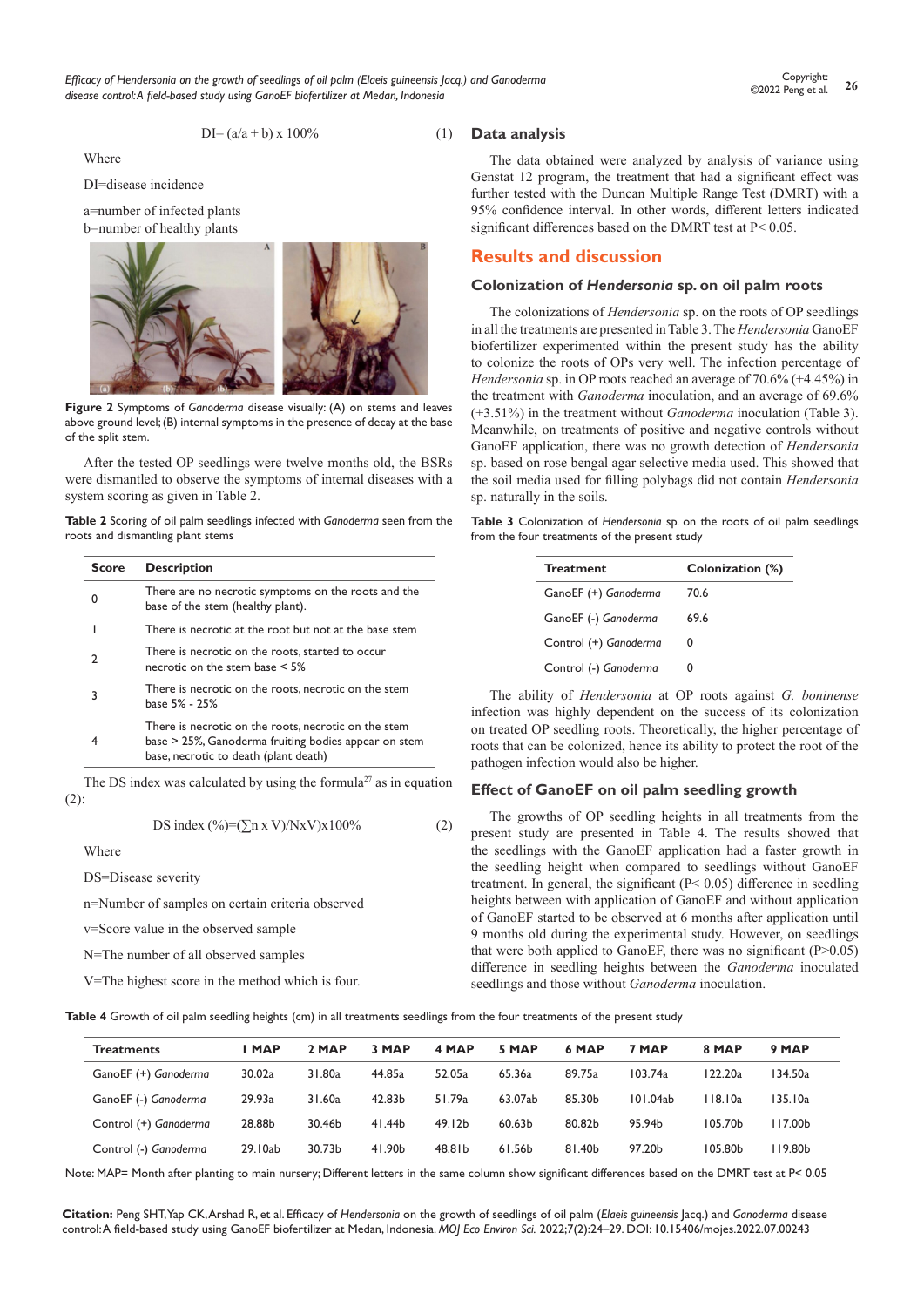*Efficacy of Hendersonia on the growth of seedlings of oil palm (Elaeis guineensis Jacq.) and Ganoderma disease control: A field-based study using GanoEF biofertilizer at Medan, Indonesia*

The growths of diameter of bowls (BSR) of OP seedlings in all treatments from the present study are presented in Table 5. The diameter of the OP seedlings showed a significant (P<0.05) difference across all treatments. The significant difference  $(P<0.05)$  of the diameter of the bowl was also observed when the OP was at 9 MAP or at 6 BSA.

Table 5 Growth of diameter of bowls (or BSR) (cm) of oil palm seedlings in all treatments seedlings from the four treatments of the present study

| <b>Treatments</b>     | <b>MAP</b> | 2 MAP  | 3 MAP              | 4 MAP   | 5 MAP  | 6 MAP  | 7 MAP  | 8 MAP              | 9 MAP   |
|-----------------------|------------|--------|--------------------|---------|--------|--------|--------|--------------------|---------|
| GanoEF (+) Ganoderma  | 10.43a     | 13.07a | 20.51a             | 28.39a  | 37.69a | 52.11a | 59.28a | 67.22a             | 75.46ab |
| GanoEF (-) Ganoderma  | 10.46a     | 12.59a | 19.48 <sub>b</sub> | 27.50ab | 35.75a | 50.36a | 60.38a | 68.12a             | 76.60a  |
| Control (+) Ganoderma | 10.42a     | 11.72a | 18.65c             | 27.04b  | 33.18b | 44.66b | 54.22b | 62.83 <sub>b</sub> | 70.86c  |
| Control (-) Ganoderma | 9.35a      | 11.76a | 17.09d             | 23.95c  | 32.97b | 47.06b | 55.41b | 63.12 <sub>b</sub> | 72.25bc |
|                       |            |        |                    |         |        |        |        |                    |         |

Note: MAP= Month after planting to main nursery; Different letters in the same column show significant differences based on the DMRT test at P< 0.05

The growths of numbers of leaves of OP seedlings in all treatments from the present study are presented in Table 6. In general, there was no significant (P>0.05) difference across all treatments in the numbers of leaves from 1 to 9 MAP.

Table 6 Growth of number of leaves of oil palm seedlings from the four treatments of the present study

| <b>Treatments</b>     | I MAP | 2 MAP | 3 MAP | 4 MAP | 5 MAP  | 6 MAP  | 7 MAP   | 8 MAP  | 9 MAP  |
|-----------------------|-------|-------|-------|-------|--------|--------|---------|--------|--------|
| GanoEF (+) Ganoderma  | 5.00a | 6.07a | 8.03a | 9.34a | 10.45a | 13.00a | 14.28a  | 14.25a | 14.86a |
| GanoEF (-) Ganoderma  | 5.10a | 6.10a | 8.13a | 8.07b | 9.92a  | 12.49a | 13.69ab | 14.03a | 15.12a |
| Control (+) Ganoderma | 5.00a | 6.03a | 7.98a | 9.21a | 10.45a | 12.37a | 13.53ab | 14.55a | 15.01a |
| Control (-) Ganoderma | 4.90a | 6.00a | 7.94a | 9.00a | 10.10a | 12.32a | l 3.38b | 14.30a | 15.12a |

Significant differences found in vegetative parameters such as height plants and the diameter of the OP seedlings indicated the important role of the GanoEF biofertilizer that stimulated the growth of OP seedlings. Based on the description, this product also contains organic and inorganic fertilizers which of course can affect the development OP seedlings.<sup>20</sup>

## **Incidence of disease (ID) and disease severity (DS) of**  *Ganoderma* **disease**

The values of ID and DS of *Ganoderma* disease in all treatments from the present study are presented in Table 7. The ID describes the number or percentage of sample plants which was infected by *Ganoderma*. In general, the ID values in GanoEF treatment were lower than the positive control and negative control treatments. The ID in the treatment GanoEF was 20.4% significantly (P<0.05) lower than the treatment positive control (44.2%).

**Table 7** Incidence of disease (ID) and disease severity (DS) of *Ganoderma* from the four treatments of the present study

| <b>Treatments</b>     | ID                | DS     |
|-----------------------|-------------------|--------|
| GanoEF (+) Ganoderma  | 20.4 <sub>b</sub> | 5.23b  |
| GanoEF (-) Ganoderma  | 0.00c             | 0.00c  |
| Control (+) Ganoderma | 44.2a             | 11.05a |
| Control (-) Ganoderma | 0.00c             | 0.00c  |

Note: Different letters in the same column show significant differences based on the DMRT test at P< 0.05

The ID in the treatments can only be observed at the end of the experiment by observing symptoms of necrosis that occurred in the BSRs of OP seedlings. While in the main nursery, the visual symptoms of *Ganoderma* infection on the crown of seedlings was difficult to observe, in both in GanoEF treatment as well as in the positive control. According to Susanto,<sup>28</sup> the *Ganoderma* disease does not often cause visual symptoms in plants hosts such as OP, and coconuts.

In the GanoEF treatment, the DS reached 5.23%, which was significantly (P<0.05) lower when compared to positive control treatment (11.1%). The DS describes the level of damage in the form of necrotic symptoms that occur in the BSRs of OP seedlings (Figure 3). This study showed evidently that GanoEF could inhibit and developed antagonistic effects on *Ganoderma* growth in OP seedlings. Earlier, Turner<sup>29</sup> observed that examinations of oil-palm estates in Malaya revealed that the frequency of *Ganoderma* infection of OPs was highest on newer plantings on previously borne coconut palms.



**Figure 3** Necrotic root that occurs in oil palm seedlings by inoculation of *Ganoderma*. It can be seen that the necrotic tissue has started at the base of the BSR.

The current DI and DS values were lower than those reported by Edy et al.,<sup>30</sup> who found that *Ganoderma* from forest and rubber trees had lesser pathogenicity against OP seedlings. They reported that DI and DS values were 64.3% and 26.4%, respectively, at the OP plantation in Bukit Dua when compared to rubber plantation (DI=68.45; DS=34.8%) and Forest (DI=87.0%; DS=46.1%), while DI and DS values were 52.7% and 22.9%, respectively, at the OP plantation in Harapan rainforest when compared to rubber plantation (DI=60.8; DS=32.1%) and Forest (DI=83.0; DS=64.3%).

**Citation:** Peng SHT, Yap CK, Arshad R, et al. Efficacy of *Hendersonia* on the growth of seedlings of oil palm (*Elaeis guineensis* Jacq.) and *Ganoderma* disease control: A field-based study using GanoEF biofertilizer at Medan, Indonesia. *MOJ Eco Environ Sci.* 2022;7(2):24‒29. DOI: [10.15406/mojes.2022.07.00243](https://doi.org/10.15406/mojes.2022.07.00243)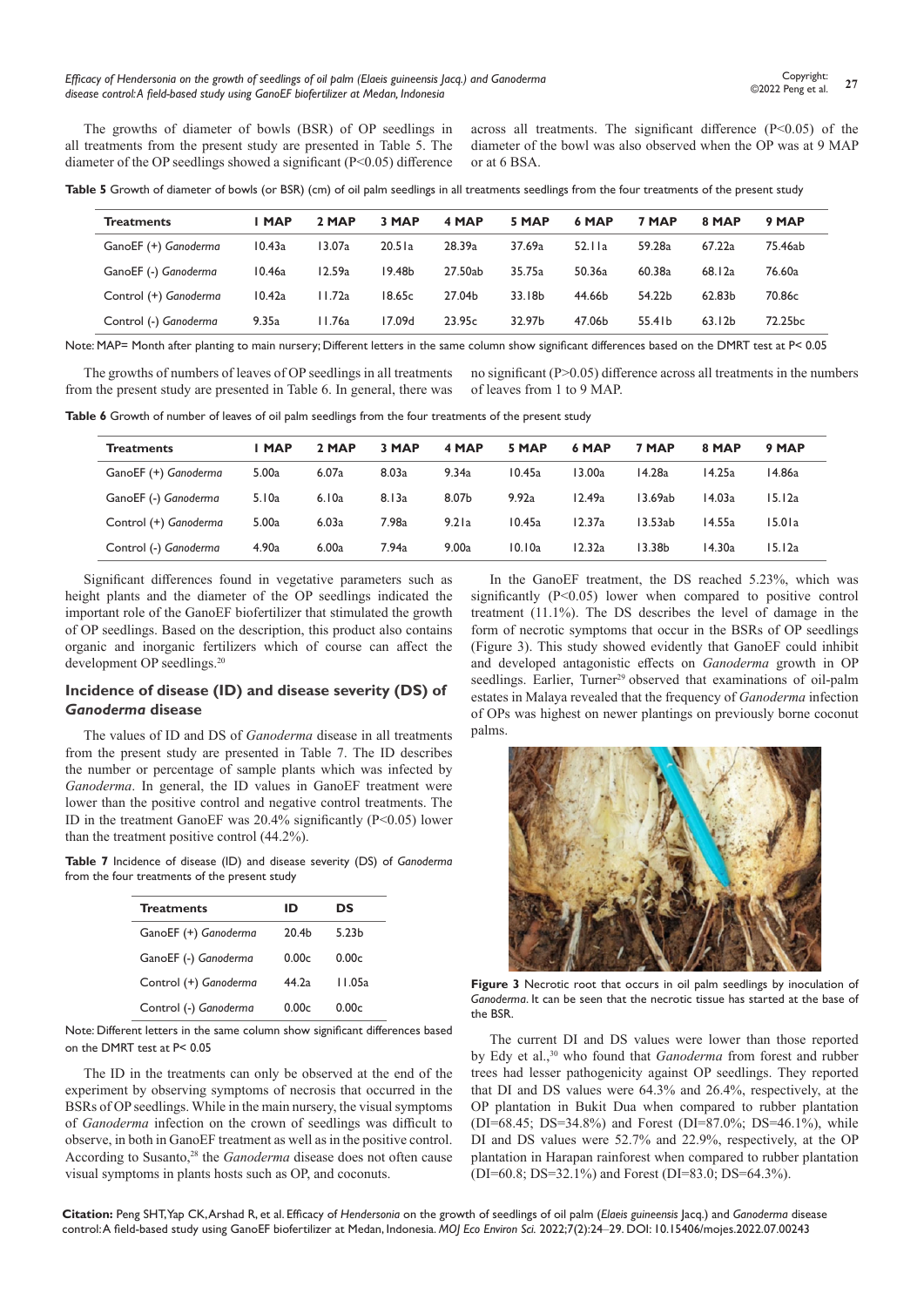Therefore, based on the above results, it can be concluded that *Hendersonia* GanoEF1 had inhibited the development or rate of *G. boninense* infection at Nusantara Plantation in Medan. The use of *H. toruloidea* GanoEF for the reduction of *Ganoderma* infection in the OP plantations have been proven effective by Idris et al.,<sup>20</sup> Ramli et al.22 and Kamarudin et al.31 Hence, *Hendersonia* GanoEF1 is a biotechnological fertilizer product that can promote soil fertility and prevent *Ganoderma* incidence in OP plantation.<sup>20</sup>

Munthe and Dahang<sup>32</sup> reported 24-28% of root colonization of *H*. *toruloidea* GanoEF1, based on the roots of OP collected from two locations in Riau Province, Indonesia. The one-time application of GanoEF1 was made by putting 750g per plant of *Hendersonia*  GanoEF1 before establishing. The root samples were taken at 12 MAP. Based on one-time application basis of GanoEF, Tony Peng et al.25 reported that *H. toruloidea* colonization percentages in primary and feeder roots of immature OP were 19.3-21.6%, and 37.5-42.5%, respectively, at OP plantation at PASFA's Bukit Kerisek (Pahang, Peninsular Malaysia). According to Tony Peng et al.,<sup>26</sup> *Hendersonia* GanoEF1 colonisation in both primary and feeder roots was 40% in the treated palms. This convincingly demonstrated that *Ganoderma* disease could be effectively managed in an OP plantation. They suggested using *Hendersonia* GanoEF1 within the immature OP root for a three-time GanoEF biofertilizer application.

The regulation of thiamine biosynthesis genes in OP seedlings (seven-month-old) in response to root colonisation by endophytic *Hendersonia toruloidea* was studied by Kamarudin et al.<sup>31</sup> They provided the first evidence of endophytic colonisation enhancing thiamine production in OP seedlings. Thiamine, often known as vitamin B1, is an essential cofactor in many metabolic pathways in all living species, including glycolysis, the pentose phosphate pathway, and the tricarboxylic acid cycle.33 This knowledge could help to understand the efficacy of *Hendersonia* on the growth of seedlings of OP and *Ganoderma* disease control.

# **Conclusion**

In the main nursery, the *Hendersonia* GanoEF were applied three times with a dose of 50g/polybag at the main nursery stage to produce levels of *Hendersonia* colonization on roots reached an average of 70.6% in treatment with *Ganoderma* inoculation and 69.63% in the treatment without *Ganoderma* inoculation. In plants treated with GanoEF, levels of significantly lower incidence and severity of *Ganoderma* disease compared to control plants. In addition, the GanoEF application can also accelerate the vegetative growth of OP seedlings from the age of 6 months after transplanting. Further fieldbased studies by using GanoEF in the long term are recommended and necessary to understand its efficacy against *Ganoderma* after 5, 10, 15 and 20years of application, and the yield of OP.

# **Acknowledgments**

None.

### **Funding**

None.

# **Conflicts of interest**

Authors declare that there is no conflict of interest.

# **References**

1. [Corley RHV, Dan PB Tinker. The oil palm. Chichester, UK:Blackwell](https://www.wiley.com/en-us/The+Oil+Palm%2C+5th+Edition-p-9781405189392)  [Science Ltd; 2016.](https://www.wiley.com/en-us/The+Oil+Palm%2C+5th+Edition-p-9781405189392)

- 2. Marshall R, Hunt dan R, Pilotti C. Low cost control for basal stem rot a Poliamba initiative. *Planter.* 2004;80(936):173–176.
- 3. [Pornsuriya C, Sunpapao A, Srihanant N, et al. A survey of diseases](https://scialert.net/abstract/?doi=ppj.2013.169.175)  [and disorders in oil palms of southern Thailand.](https://scialert.net/abstract/?doi=ppj.2013.169.175) *Plant Pathol J.* [2013;12\(4\):169–175.](https://scialert.net/abstract/?doi=ppj.2013.169.175)
- 4. Susanto A. *Ganoderma in oil palm plantations over time. sym. National and Workshop on Ganoderma as Plant Disease Pathogen and Traditional Medicine Raw Material*. Bogor, IPB Press; 2011.
- 5. Paterson RRM. *Ganoderma boninense* [disease of oil palm to significantly](https://pubmed.ncbi.nlm.nih.gov/30669456/)  [reduce production after 2050 in Sumatra if projected climate change](https://pubmed.ncbi.nlm.nih.gov/30669456/)  occurs. *[Microorganisms.](https://pubmed.ncbi.nlm.nih.gov/30669456/)* 2020;7:24.
- 6. Subagio A, dan HL Foster. Implications of *Ganoderma* disease on loss in stand and yield production of oil palm in North Sumatra. 6th International Conference on Plant Protection in the Tropics. Kuala Lumpur, Malaysia. 2003.
- 7. Priwiratama H, dan A Susanto. The role of infected stump in the spread of Ganoderma boninense in oil palm plantations. 2015 Palm Oil Technical Meeting. Yogyakarta. PPKS. 2015:495–500.
- 8. Susanto A, dan Sudharto. Status of *Ganoderma* disease on oil palm In Indonesia. 3rd Int. Work. on *Ganoderma* Diseases of Perennial Crops. Medan, IOPRI. 2003.
- 9. [Priwiratama H, Prasetyo dan AE, Susanto A. Control of oil palm trunk](https://journal.ipb.ac.id/index.php/jfiti/article/view/8516)  [base rot disease by technical culture.](https://journal.ipb.ac.id/index.php/jfiti/article/view/8516) *J Fitopatologi Indon*. 2014;10(1):1– [7.](https://journal.ipb.ac.id/index.php/jfiti/article/view/8516)
- 10. [Priwiratama H, dan A Susanto. Utilization of fungi for the biological](https://www.proquest.com/info/openurldocerror;jsessionid=015E12E449FD59EFAFB751078CEF8676.i-0a036332f3abad1c8)  control of insect pests and *Ganoderma* [disease in the Indonesian oil palm](https://www.proquest.com/info/openurldocerror;jsessionid=015E12E449FD59EFAFB751078CEF8676.i-0a036332f3abad1c8)  industry. *J Agric Sci Technol.* [2014;4\(2A\):103–111.](https://www.proquest.com/info/openurldocerror;jsessionid=015E12E449FD59EFAFB751078CEF8676.i-0a036332f3abad1c8)
- 11. [Zaiton S, Sariah M, Zainal Abidin MA. Isolation and characterization](https://www.cabdirect.org/cabdirect/abstract/20073000773)  [of microbial endophytes from oil palm roots:implication as biological](https://www.cabdirect.org/cabdirect/abstract/20073000773)  control agents against *Ganoderma*. *Planter.* [2006;82\(966\):587–597.](https://www.cabdirect.org/cabdirect/abstract/20073000773)
- 12. [Bivi MR, Farhana M, Khairulmazmi A, et al. Control of](http://www.fspublishers.org/published_papers/53592_..pdf) *Ganoderma boninense*[:A causal agent of basal stem rot disease in oil palm with](http://www.fspublishers.org/published_papers/53592_..pdf)  endophyte bacteria *in vitro*. *Int J Agric Biol.* [2010;12\(6\):833–839.](http://www.fspublishers.org/published_papers/53592_..pdf)
- 13. [Buana RFN, Wahyudi AT, Toruan–Mathius N. Control activity of potential](https://scialert.net/abstract/?doi=ajar.2014.259.268)  antifungal–producing *Burkholderia* [sp. in suppressing](https://scialert.net/abstract/?doi=ajar.2014.259.268) *Ganoderma boninense* [growth in oil palm.](https://scialert.net/abstract/?doi=ajar.2014.259.268) *Asian J Agr Res.* 2014;8:259–268.
- 14. [Susanto A, Prasetyo AE, Priwiratama H, et al. 16 keys to successful palm](https://publikasi.iopri.org/produk/kunci-sukses-pengendalian-hama-penyakit-kelapa-sawit/)  [oil pest and disease control. Medan, Pusat Penelitian Kelapa Sawit. 2015.](https://publikasi.iopri.org/produk/kunci-sukses-pengendalian-hama-penyakit-kelapa-sawit/)
- 15. [Sukariawan A, Febrianto EB, Sakiah Ridho M, et al.](https://iopscience.iop.org/article/10.1088/1755-1315/819/1/012001) *Ganoderma boninense* [control in palm oil plantations using](https://iopscience.iop.org/article/10.1088/1755-1315/819/1/012001) *Trichoderma harzianum*  [in various media. 2nd International Conference Earth Science And Energy](https://iopscience.iop.org/article/10.1088/1755-1315/819/1/012001)  [IOP Conf. Series: Earth and Environmental Science. 2021.](https://iopscience.iop.org/article/10.1088/1755-1315/819/1/012001)
- 16. [Siddiqui Y, Surendran A, Paterson RRM, et al. Current strategies and](https://www.sciencedirect.com/science/article/pii/S1319562X21000863)  [perspectives in detection and control of basal stem rot of oil palm.](https://www.sciencedirect.com/science/article/pii/S1319562X21000863) *Saudi J Biol Sci.* [2021;28:2840–2849.](https://www.sciencedirect.com/science/article/pii/S1319562X21000863)
- 17. [Hushiarian R, Yusof NA, Dutse SW. Detection and control of](https://pubmed.ncbi.nlm.nih.gov/24255849/) *Ganoderma boninense*[:Strategies and perspectives.](https://pubmed.ncbi.nlm.nih.gov/24255849/) *Springer Plus.* 2013;2:555.
- 18. [Goh YK, Marzuki NF, Goh TK, et al. Mycoparasitic](https://www.tandfonline.com/doi/abs/10.1080/09583157.2016.1202192) *Scytalidium parasiticum* [as a potential biocontrol agent against](https://www.tandfonline.com/doi/abs/10.1080/09583157.2016.1202192) *Ganoderma boninense* [basal stem rot in oil palm.](https://www.tandfonline.com/doi/abs/10.1080/09583157.2016.1202192) *Biocontrol Sci Tech*. 2016;26:1352–1365.
- 19. [Rebitanim NA, Hanafi MM, Idris AS, et al. GanoCare](https://www.hindawi.com/journals/bmri/2020/3063710/)® improves oil [palm growth and resistance against](https://www.hindawi.com/journals/bmri/2020/3063710/) *Ganoderma* basal stem rot disease in [nursery and field trials.](https://www.hindawi.com/journals/bmri/2020/3063710/) *BioMed Res Int.* 2020.
- 20. Idris AS, Nurrashyeda R, Maizatul SM, et al. Biofertiliser *Hendersonia*  GanoEF as biological control of *Ganoderma* in oil palm. *Malaysian Palm Oil Board (MPOB) Information Series*. 2012.
- 21. [Ramli NR, Idris AS, Madihah AZ, et al.](http://palmoilis.mpob.gov.my/publications/TOT/TT-483.pdf) *Hendersonia* GanoEF1 granules for the control of *[Ganoderma boninense](http://palmoilis.mpob.gov.my/publications/TOT/TT-483.pdf)* in oil palm. *Malaysian Palm Oil [Board \(MPOB\) Information Series](http://palmoilis.mpob.gov.my/publications/TOT/TT-483.pdf)*. 2011.

**Citation:** Peng SHT, Yap CK, Arshad R, et al. Efficacy of *Hendersonia* on the growth of seedlings of oil palm (*Elaeis guineensis* Jacq.) and *Ganoderma* disease control: A field-based study using GanoEF biofertilizer at Medan, Indonesia. *MOJ Eco Environ Sci.* 2022;7(2):24‒29. DOI: [10.15406/mojes.2022.07.00243](https://doi.org/10.15406/mojes.2022.07.00243)